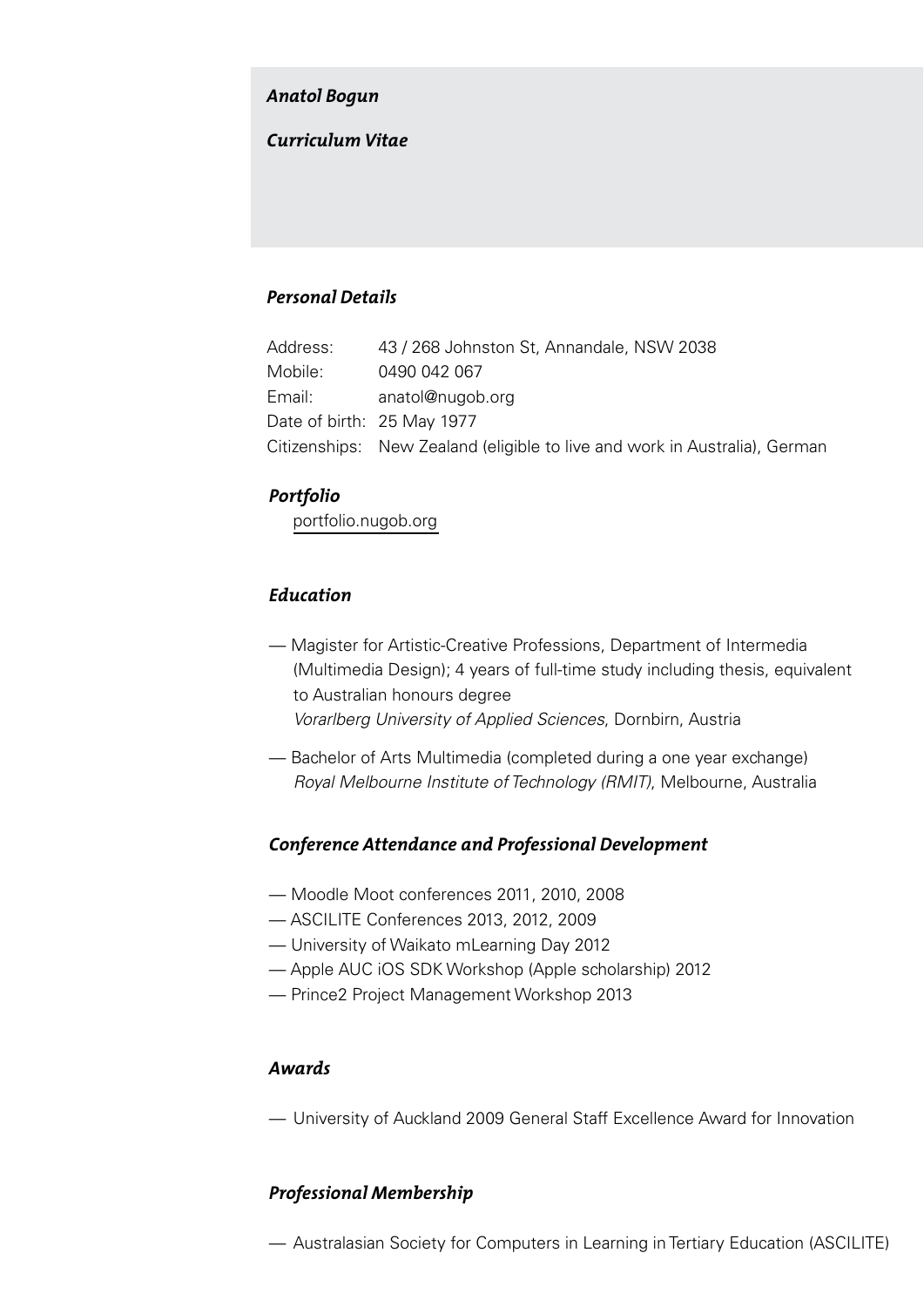## *Professional Skills and Experience*

- Software: high level proficiency in Photoshop, ImageReady, Dreamweaver, Camtasia, Captivate, Jing, Illustrator, InDesign, After Effects, Final Cut Pro, Premiere, Flash, Audacity, Microsoft Office Suite, Eclipse, JEdit, Apache Web Server; good knowledge of Blender, Lightwave, Maya, SketchUp, Protools, Cubase, DVDStudio, GIMP; exceptional learning aptitude with new and updated Applications
- Programming/scripting languages: PHP, MySQL database query language, HTML/ HTML5, CSS/CSS3, JavaScript, XML, Actionscript, Monkey X (cross platform mobile development), Objective-C (most since 1999); cross browser and platform development; proficient in Mac, Windows and Linux operating systems and web servers; experienced in using Filemaker databases
- Approved Apple Developer, proficiency in developing for iOS, Android, Windows Mobile, HTML5, Flash, for mobile, online and desktop apps
- Development of themes content management systems (CMSs) and LMSs for screen, print, tablet and mobile with a strong focus on usability and user interface improvements
- Experience in web server administration (LAMP / WAMP)
- Video/audio: high level proficiency in recording and compositing digital video and audio demonstrated in training videos for professional development, a video short screened at the Wellington Opera House and a documentary permanently exhibited at the Jewish Museum Hohenems, Austria
- Curriculum development, creation of study materials (online/multimedia, print and lecturing of intensive web design course for professionals (adult education) at Raffles College of Design & Commerce, covering HTML, CSS, Javascript, Flash/ Actionscript and web design principles (averaged student satisfaction 4.7 out of 5)
- Web design and development since 1999 (e-learning environments, CMSs, booking systems, corporate identities, themes/templates, consultancy)
- Animation: major in animation gaining high distinction and best result for an animated short film at RMIT University; broadcast on New Zealand and Austrian TV, public screenings at events in Australia, Austria and Switzerland
- Leading the implementation, ongoing support and development/customisation of learning management system (LMS) Moodle 1 and Moodle 2 at the Faculty of Education of the University of Auckland, transfer and training of user base from previous LMS WebCT (2007)
- Experience in delivering effective face-to-face and online training sessions for LMS Moodle and other systems in the educational context for staff professional development and student training
- Creation of training materials for LMSs and related systems (print, online, video podcasts)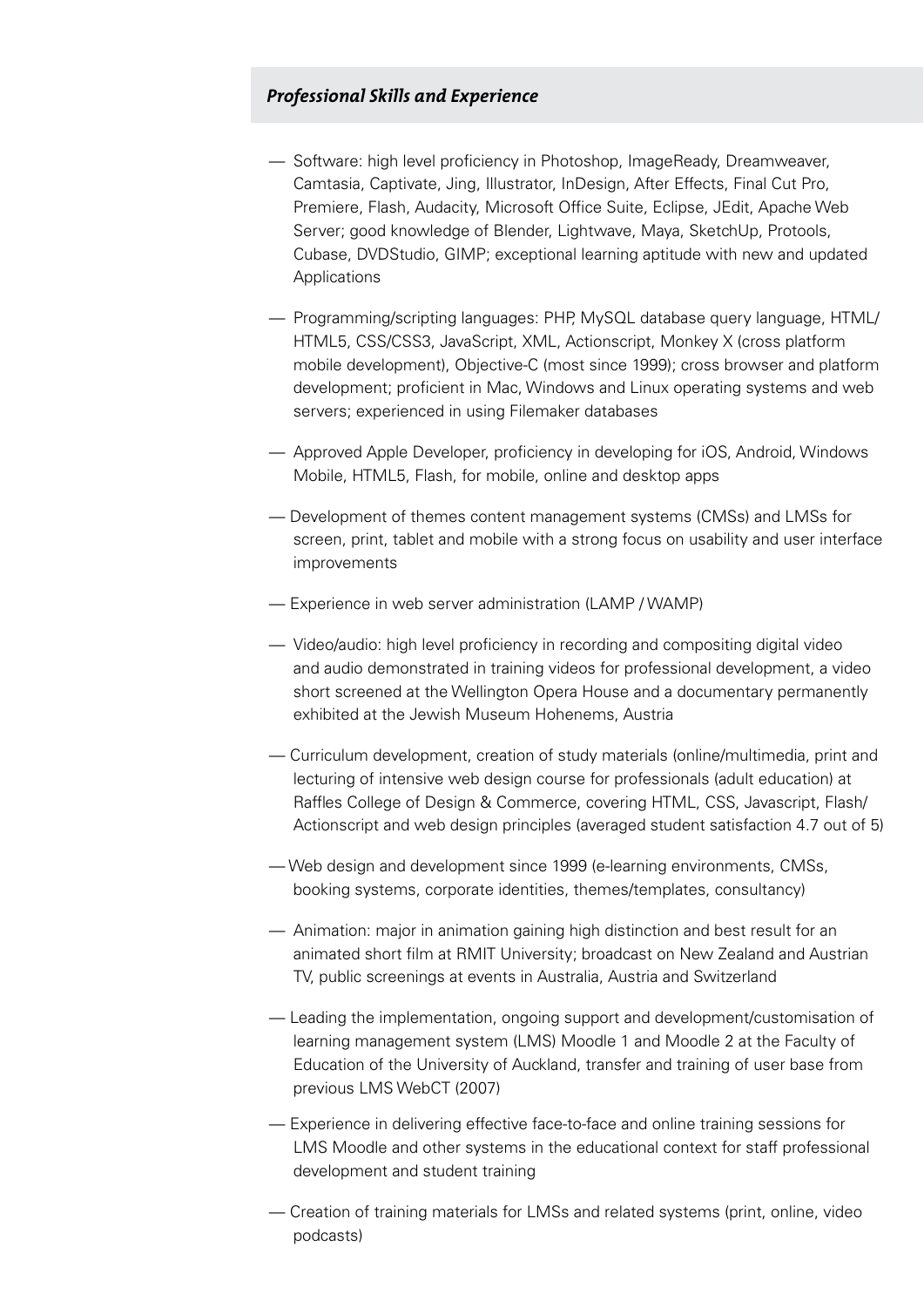- 6+ years experience in Moodle administration in a tertiary environment, supporting and training academic and professional staff members and students with varying levels of online and computer literacy
- Consultancy for Moodle implementations at other departments and institutions
- Development of an automatic Moodle user enrolment system for the Faculty of Education (Moodle 1) and consultancy for the development of a similar system for Moodle 2
- Knowledge of ePortfolio system Mahara
- Storytelling: demonstrated in my graduate thesis, a "Manual for Story and Character Development with a Guideline for the Realisation as Animation"
- Active participation in and contributions to open source communities
- Languages: English (fluent), German (native), Japanese (beginner), Spanish/ French (moderate)

## *Soft Skills*

- Highly organised and structured approach with high level of attention to detail
- Able to deliver in a timely and efficient manner, ensuring all deadlines are met
- Effective verbal and interpersonal skills and ability to interact with a wide range of people, including local and international students, academic and professional staff
- Supports strategic thinking about new educational design initiatives to ensure customer support and experience will not be compromised
- Takes initiative to identify strategic gaps and opportunities and implements action plans
- Exceptional customer service record
- Ability to explain complex technical concepts in a comprehensive yet structured and easy to understand way
- Excels in dynamic team environments of varying sizes as well as on an individual level without direct supervision in a flexible environment where priorities are subject to change at short notice
- Excellent ability to adapt to different work roles, and to manage multiple tasks
- Early adopter who experiments with and evaluates emerging technologies for potential applicability
- Experienced in managing small teams on a project basis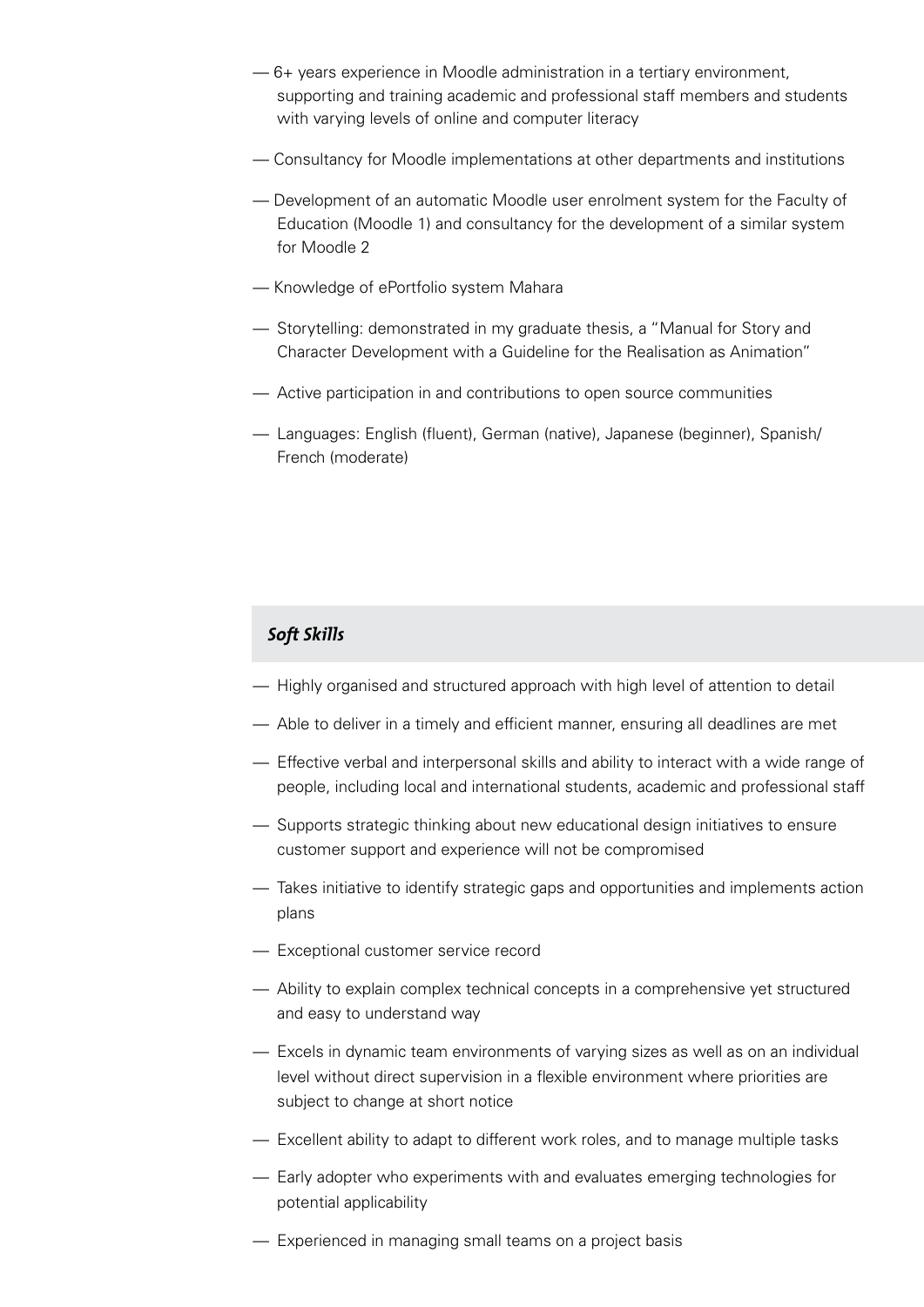# *Career Profile*

| Since August 2013 | The University of Sydney, School of Public Health                                                                                                                                                                                                                                                                                                                                                                                                                                                                                                                                         |
|-------------------|-------------------------------------------------------------------------------------------------------------------------------------------------------------------------------------------------------------------------------------------------------------------------------------------------------------------------------------------------------------------------------------------------------------------------------------------------------------------------------------------------------------------------------------------------------------------------------------------|
|                   | Job Title:<br>E-Support Officer                                                                                                                                                                                                                                                                                                                                                                                                                                                                                                                                                           |
|                   | Accountability:<br>Create, maintain and support e-learning sites and resources; support<br>e-learning and curriculum projects; support asset and software management;<br>communication and electronic access management                                                                                                                                                                                                                                                                                                                                                                   |
|                   | Achievements:<br>Create streamlined procedures for asset management; set up and ongoing<br>development of an online resource for cultural competency of Health<br>Professionals in Aboriginal and Torres Strait Islander communities                                                                                                                                                                                                                                                                                                                                                      |
| 2013              | The University of Auckland, Faculty of Education<br>Job Title:<br>Learning Designer                                                                                                                                                                                                                                                                                                                                                                                                                                                                                                       |
|                   | Accountability:<br>Plan and deliver online, mobile and new media technologies as a team member<br>or project leader; Staff training and consultancy (face-to-face and remote);<br>development and creation of documentation, online, video and print training<br>materials; participate in peer quality review of all departmental projects<br>Achievements:<br>Research into relevant online and mobile tools and apps; provide support<br>and produce detailed training videos for interactive large teaching spaces;<br>transitioning Moodle to and train the new Moodle administrator |
| $2006 - 2013$     | The University of Auckland, Faculty of Education<br>Job Title:<br>Moodle Administrator and Web / Multimedia Designer                                                                                                                                                                                                                                                                                                                                                                                                                                                                      |
|                   | Accountability:<br>Leading the implementation, ongoing support and development/customisation<br>of LMS Moodle 1 and Moodle 2, transfer and train user base from previous LMS<br>WebCT; research into relevant online and mobile tools and mobile apps; staff<br>training                                                                                                                                                                                                                                                                                                                  |
|                   | Achievements:<br>Successful integration and transfer to Moodle 1 (from WebCT, 2007) and Moodle<br>2 (2012); development of user enrolment system that was awarded with the<br>University of Auckland 2009 General Staff Excellence Award for Innovation                                                                                                                                                                                                                                                                                                                                   |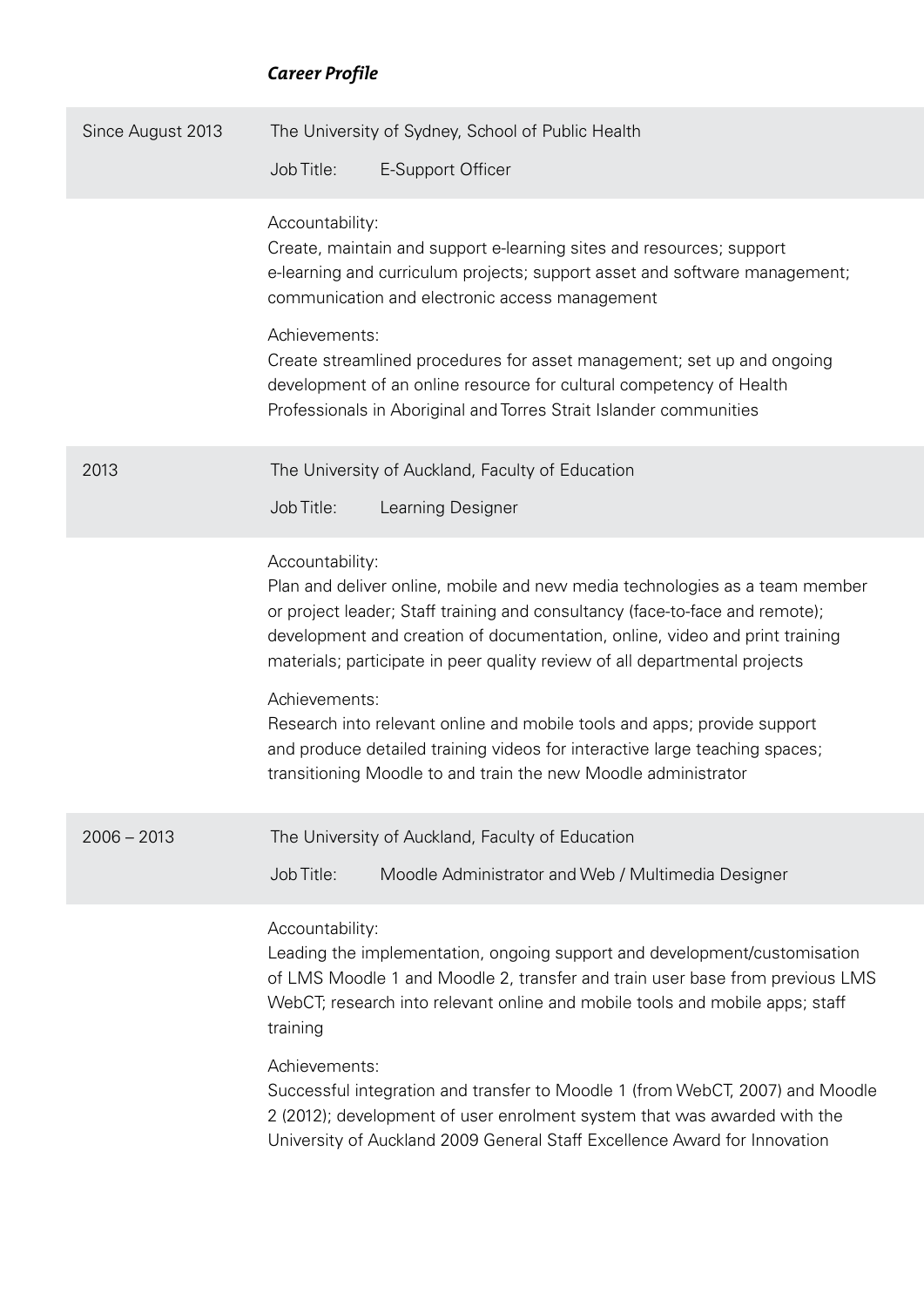| $2009 - 2010$ | Raffles College of Design & Commerce, Auckland                                                                                                                                                                                                                                                                                                                                                                                                                                                                                                                         |
|---------------|------------------------------------------------------------------------------------------------------------------------------------------------------------------------------------------------------------------------------------------------------------------------------------------------------------------------------------------------------------------------------------------------------------------------------------------------------------------------------------------------------------------------------------------------------------------------|
|               | Curriculum Development and Lecturer for Web Design<br>Job Title:                                                                                                                                                                                                                                                                                                                                                                                                                                                                                                       |
|               | Accountability:<br>Develop completely new curriculum; developing/writing of 200+ pages of study<br>material; lecturing HTML, CSS, JavaScript and Flash/Actionscript to professionals<br>Achievements:<br>Development of a highly successful course that could easily be adapted by other<br>lecturers; my teaching resulted in a very high student satisfaction with an average<br>of 4.7 out of 5 in an anonymous student evaluation                                                                                                                                  |
| 2006          | Signetix Ltd - Database and Internet Applications, Nelson<br>Job Title:<br>Web / Intranet / Multimedia Designer and Developer                                                                                                                                                                                                                                                                                                                                                                                                                                          |
|               | Accountability:<br>Develop and design internet and intranet web sites and applications; leading<br>development of an online community space for schools and an internal<br>calculation tool for TCO analysis (total cost of ownership) and product simulations<br>for the IT department of Sparkasse Germany, a bank association with over 16,000<br>branches<br>Achievements:<br>Improvement of coding standards so that project modules can be reused across<br>multiple projects and clients which leads to higher efficiency and quicker project<br>turnover times |
| 2005          | Idatso Pty Ltd - Integrated Data Solutions, Sydney, Australia<br>Job Title:<br>Web / Intranet / Multimedia Designer and Developer                                                                                                                                                                                                                                                                                                                                                                                                                                      |
|               | Accountability:<br>Develop and design internet sites and community systems; development and<br>design of a touch screen portal pilot to be placed in Westfield shopping malls as a<br>directory and virtual shop front including live video calls to a support hotline<br>Achievements:<br>Design and development of innovative 3D interface                                                                                                                                                                                                                           |